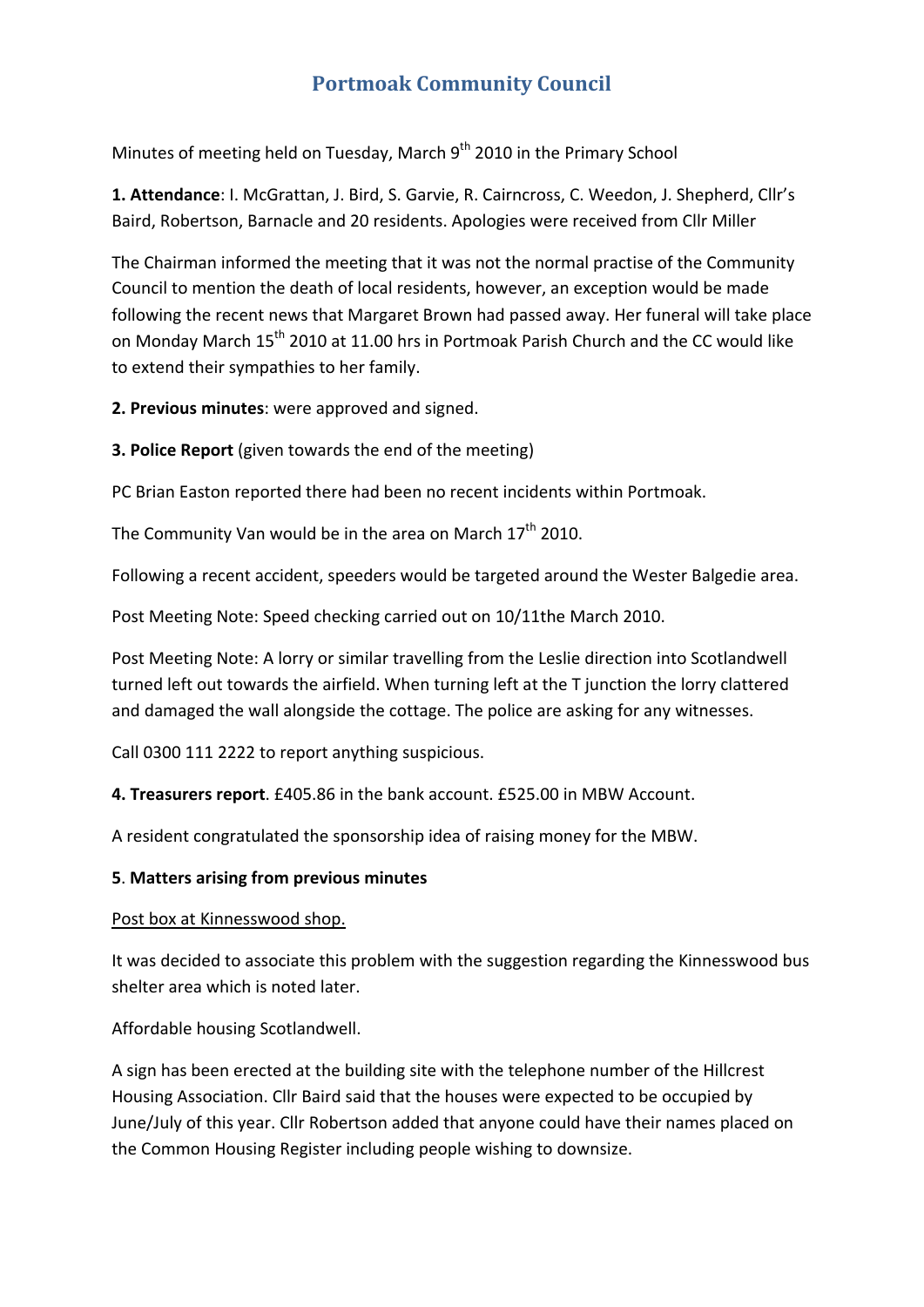### Dog fouling

Contact had been made with the dog warden who had visited the Primary School and talked to a number of different classes.

### **6. Subcommittee reports**

### Paths Group

It was hoped that all legalities regarding the path between the Golf Club and Church would be completed by the end of March 2010. It would then be necessary to discuss future work with P&KC as well as looking at continuing the path to Scotlandwell.

Signage for the MBW is complete; boards will be in place within the next couple of months.

### Planning Group

The following applications had been submitted since the last meeting.

1. 10/00154/PN Channel Farm, Wester Balgedie, Erection of straw shed.

2. 10/00153/PN Channel Farm, Wester Balgedie, Erection of lean to.

3. 10/00360/FLL Woodlands, Kinnesswood, Removal of hedge, replacement fence.

No objections would be made on the above.

4. 10/00134/FLL Land North of Kilmagadwood Cottage, Erection of 2 houses.

The CC would be submitting an objection on this application.

A resident gave the meeting further information on this application including background information and reasons for the previous refusal which included strong support from local residents. The principles for refusal remained the same.

It was also noted that a request had been submitted for the Development Plan to reinstate this piece of ground out with the village envelope.

A resident informed the meeting that the 'local resident' button which is used when making a comment on an application was not working.

Post Meeting Note: The 'button' was tested on 10.00 hrs. 10 March 2010 and is working.

### Management Group

### Community Councillors

The Chairman explained that the CC would be seeking volunteers to take on the role of Community Councillor. In the next 3/5 years there were some important issues to be considered with the emphasis on planning.

Anyone interested in joining the Community Council should contact the Secretary for further information.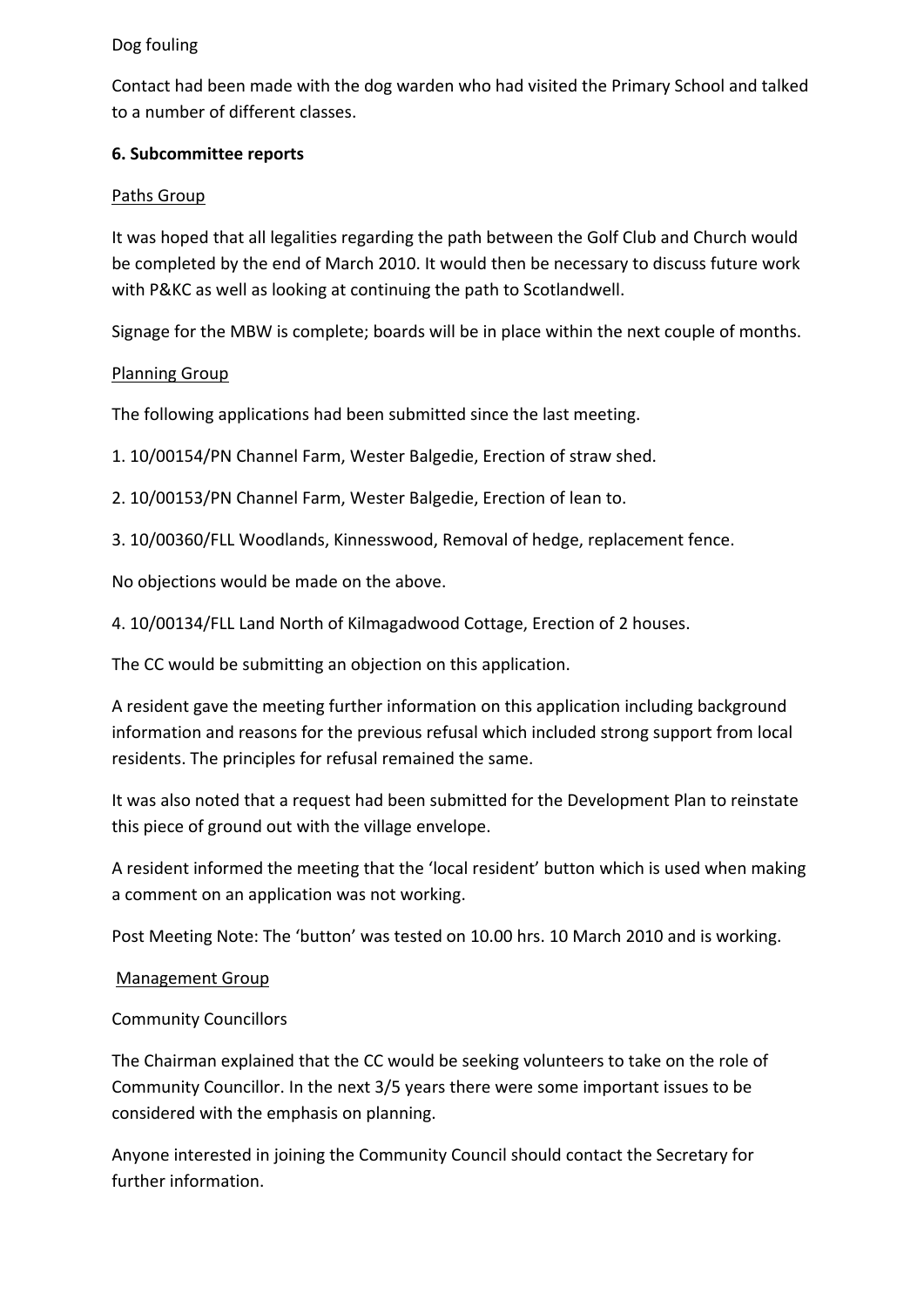### Stephen's Field

A recent communication with the CC solicitors confirmed that the CC had agreed to 'take over' the piece of ground (approximately) running alongside the golf course as part of the community land and following last month's information regarding the bracken and gorse on the hill it was decided to get the 'management team' in place.

Anyone wishing more involvement should contact niall@scra-online.co.uk

## Kinross‐shire Fund

For the 11<sup>th</sup> time this Community Council year the Chairman reiterated the possible benefits of applying for a grant. There is currently £112000 in the fund. Full details can be found at:‐

## www.kinross‐shirefund.org/

### Portmoak CC leaflet

It was agreed to carry out another leaflet drop this year to all Portmoak residents.

### **7. Cllr reports**

Cllr Baird reported that she was awaiting information regarding the Balgedie Toll to Mawcarse road although there had been very few reported accidents on this stretch of road. The maintenance history would also be looked at.

The intention was still to carry out the planned work on the build outs in April 2010 including the anti slip surfacing at Scotlandwell to the top of the hill.

Cllr Barnacle informed the meeting that he had arranged a number of meetings with other CC's to discuss future planning issues and associated problems. As part of the process a questionnaire was used. He offered his services to the CC for similar meetings at Portmoak.

Post Meeting Note: There is a new website produced by residents in Fossoway. www.fossoway.org It contains a lot of detailed information especially on the planning problems that Cllr Barnacle spoke about.

He also reported that P&KC were carrying out a review of speed limits on A & B class roads.

A resident suggested that more speed checks should be carried out on the present restricted areas.

Cllr Robertson explained a speed reducing system used in Germany whereby traffic lights remained at red and the speed of approaching vehicles determined whether the lights remained at red (vehicles in excess of the speed limit) or changed to green (vehicles within the speed limit).

# **8. AOCB**

Kinnesswood Bus shelter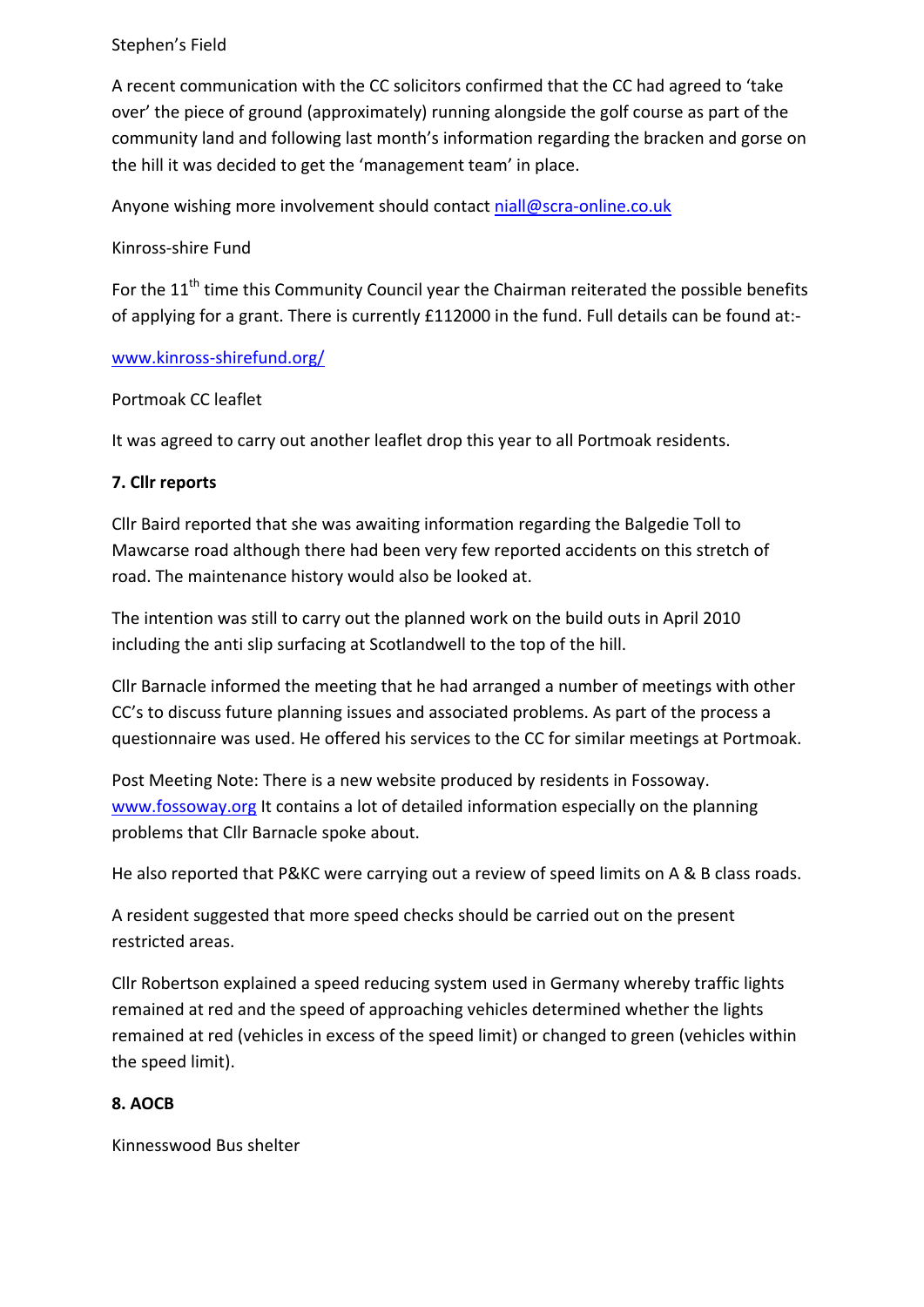The area around the bus shelter, the Picture Garden and burn, has been greatly improved by Kinnesswood in Bloom. However there is a piece of ground behind the present bus shelter which is not used and this has prompted the question whether the community requires such a large bus shelter and whether the whole area could be developed into a more attractive centrepiece for the village.

The CC has contacted P&KC to enquire of ownership and the correct procedure to adopt if it is decided to develop the area.

### **Training**

Planning Aid Scotland had recently managed a training day at Loch Leven Campus which was attended by 2 Councillors.

### Planning Applications

A resident raised the issue that after planning applications were submitted they can be considered and objections submitted to the planning dept. by the public. However, once the application has been agreed it can then be changed by agreement with the planning officers as non material changes without further consultation.

Planning applications on the agenda.

A resident asked if the planning applications could be placed on the agenda.

Details of all planning applications are sent to the CC from P&KC on a weekly basis. It is possible that any submissions in the week prior to the meeting would not be discussed at the next CC meeting and therefore 'bypass' the CC. To ensure that this doesn't happen a Cllr looks through all submissions on the P&KC website and notes all submissions since the previous CC meeting.

Post Meeting Note: All planning applications can be checked online at :‐

www.pkc.gov.uk/Planning+and+the+environment/Planning/Planning+‐ +applications+and+certificates/

and click on ''View online planning applications'' under Related Articles

### **9. Communications**

### Correspondence received

P&KC Request for a Grants Direct Review

P&KC Information on the National Spring Clean Day, April 2010.

P&KC Request for input on Provision of Council Services, Gritting and snow clearing

SEPA Bracken control information

P&KC Minutes of meetings, 9.12.09 – 10.2.10